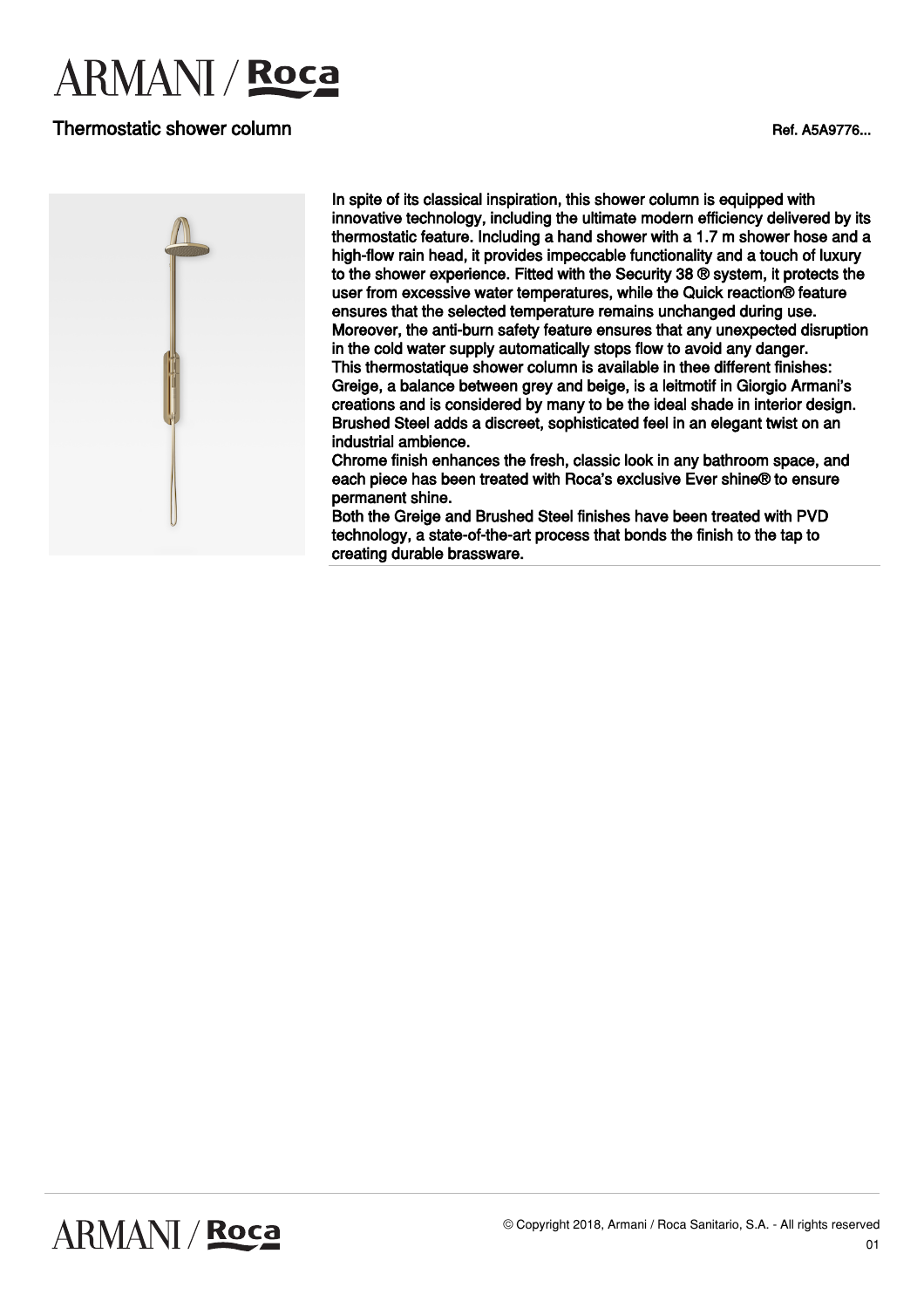# **ARMANI** / Roca

# Thermostatic shower column and the column control of the column control of the column control of the column column column column column column column column column column column column column column column column column co

Application place: Shower Can be operated at low pressure (below 1 bar) Diverter-flow regulator Installation type: Built-in Temperature selection Type of cartridge: Thermostatic Water and energy saving Water connection thread: 1/2"

#### Colours and Finishes

How to obtain the reference number Replace the ".." with the desired finish code from the list below



VS0 Brushed steel

#### **Dimensions**

Length: 305 mm. Width: 599 mm. Height: 2280 mm.

#### Compatible with

AP5017D03E801..0 XXL superslim shower tray with side waste AP5107D03E801..0 XXL superslim shower tray with central waste AP50164032001..0 L superslim shower tray with with side waste AP5016403E801..0 XL superslim shower tray with side waste AP50157832001..0 S superslim shower tray with side waste AP5015783E801..0 M superslim shower tray with side waste AP5014B032001..0 XS superslim shower tray with side waste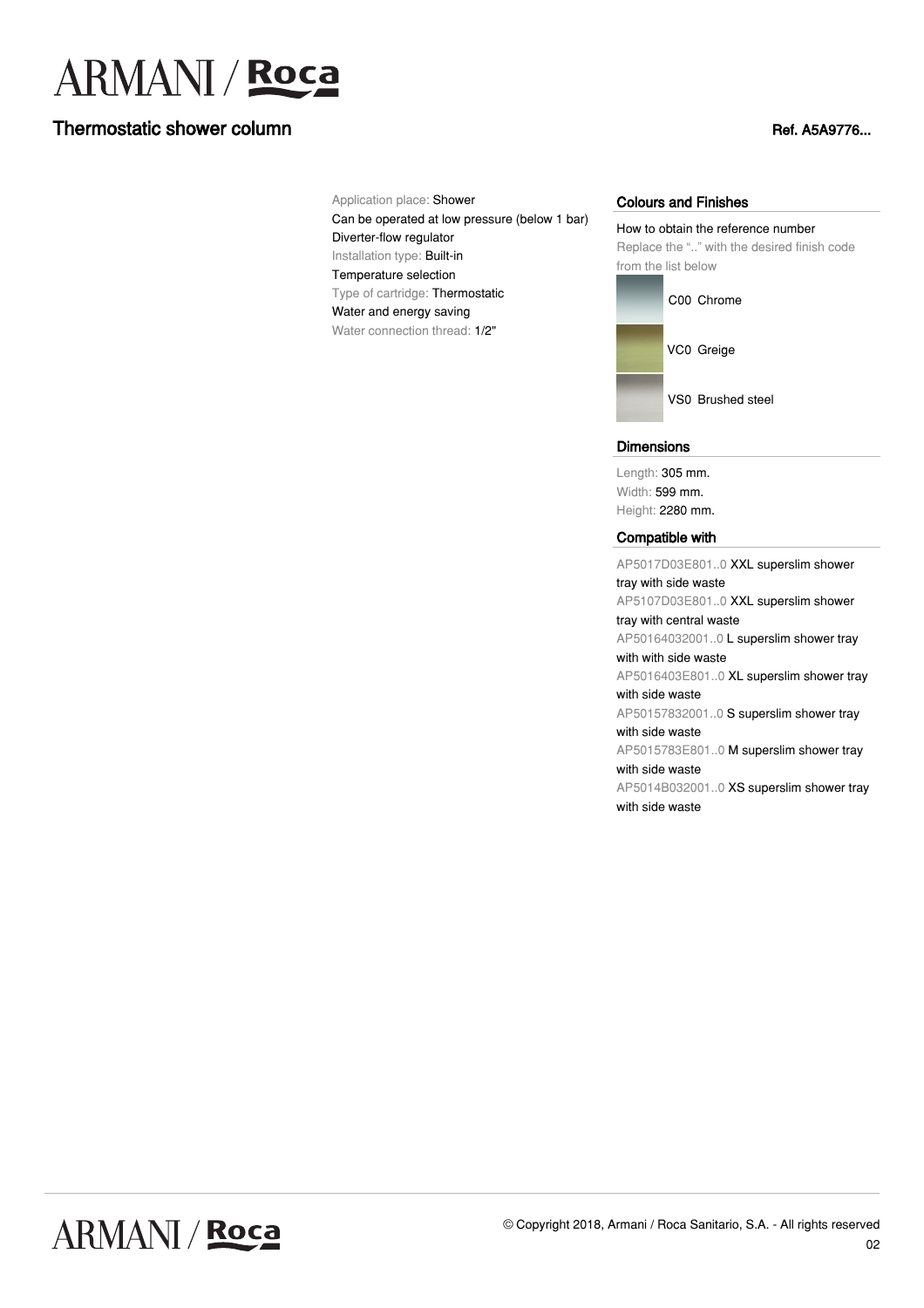

# Thermostatic shower column and the column control of the column and the column Ref. A5A9776...

### Technical drawings

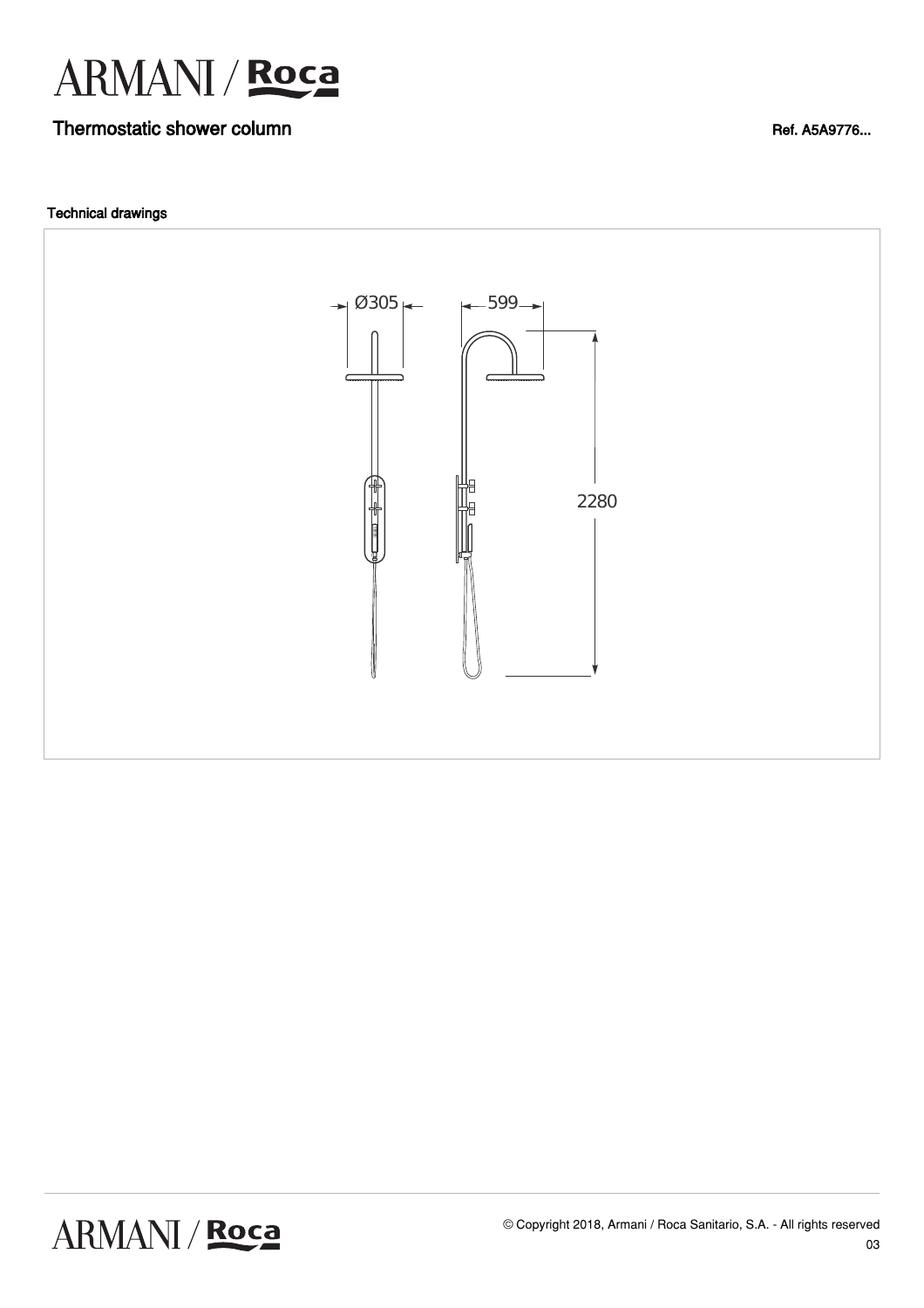

# Thermostatic shower column and the column control of the column and the column Ref. A5A9776...

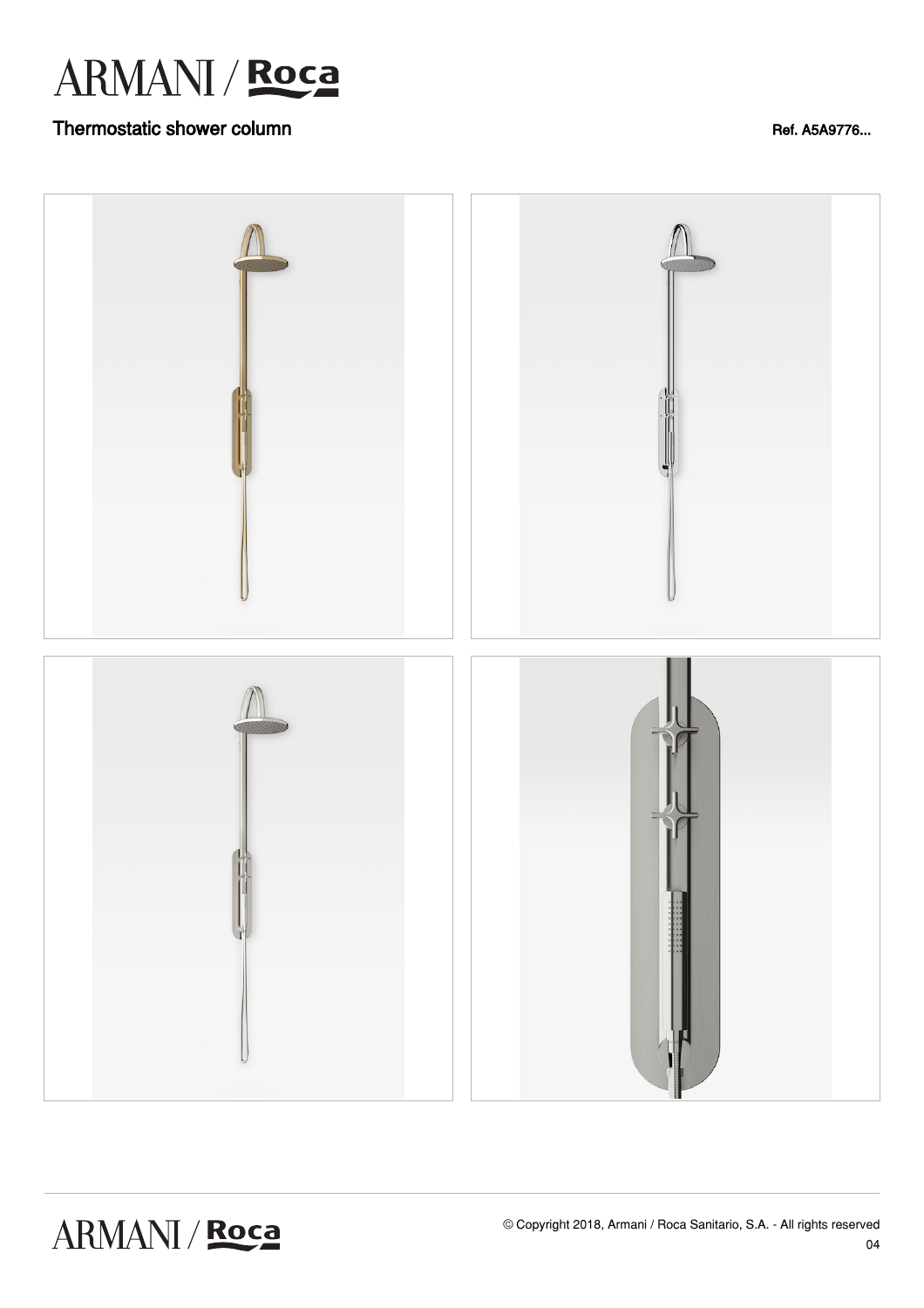

# Thermostatic shower column and the column control of the column and the column Ref. A5A9776...